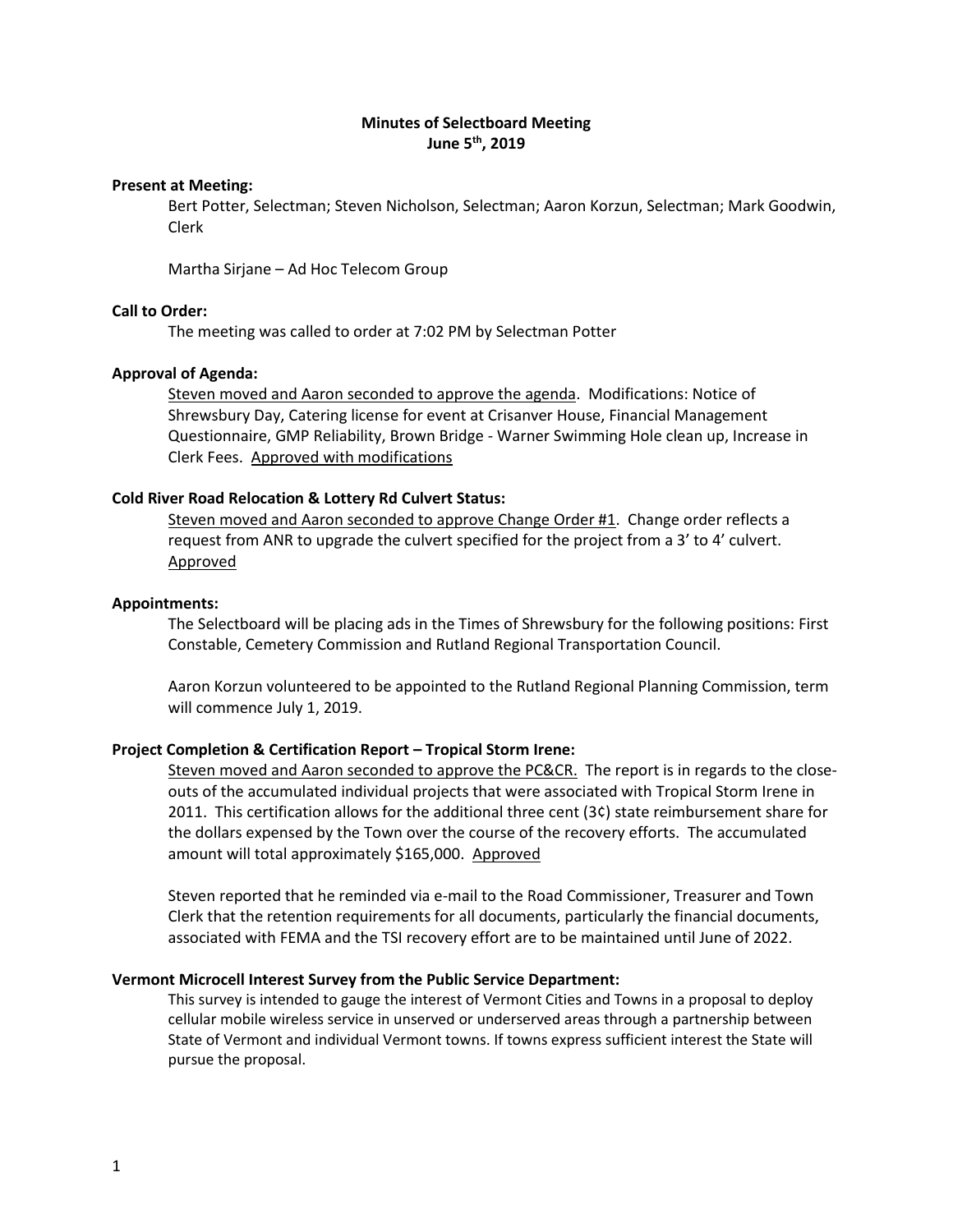Martha Sirjane presented information from other towns, particularly Chelsea, in regards to the DPS program to utilize some of the 400 microcell devices that the state acquired in 2013. The technical specifications that accompany these devices which have a range of about  $\frac{1}{4}$  mile and support voice and text but not mobile networks. require internet access, electricity, E-911 geolocation services. The operating costs are estimated to be \$1,800 per device per year. In addition, the Town would need support in identifying sites and any additional infrastructure support that would allow for utilization of the devices.

The Selectboard completed the survey in real time. The overall determination is that the Town is interested, however based on the number of devices, installation process and final associated cost the determination by the Selectboard can be modified after some of the questions are answered or the proposal has more definitive parameters to determine if the proposal is sustainable.

## **ACT 152 – Retention of Leased Land:**

Steven moved and Bert seconded to retain ownership of the two Glebe lots in the Coolidge State Forest (Lot 189 & 190 Parcel ID# 000-0-0202). Many of the original charters for Vermont towns contained reservations of parcels of land for the Church of England (pre-Revolutionary) and for the use of schools, colleges, or the support the ministry. Approved

### **Open to the Public:**

No members of the Public present

### **New Business:**

## Shrewsbury Day:

Selectboard received a letter from Ann Vanneman representing the Shrewsbury Day organizers. The Selectboard commits to supporting Shrewsbury Day with traffic control and insurance coverage for activities on Town owned land. The Selectboard is awaiting further details in order to respond with more specificity.

Financial Management Questionnaire from the Vermont Auditor's Office: Bert moved and Aaron seconded to acknowledge that the Financial Management Questionnaire from the Vermont Auditor's Office has been completed by the Treasurer. Approved

### New Clerk Fees:

The Town Clerk received the newly passed recording fee schedule from the legislature. Beginning July  $1<sup>st</sup>$ , 2019 the cost of recording documents in the Land Records will be increased from \$10 per page to \$15 per page and survey recordings from \$15 to \$25. This increase is meant to allow for Towns to acquire over time the resources necessary to obtain digitizing technology.

# Catering License:

The Clerk approved a catering permit for Crisanver House.

### GMP Reliability Work:

A request from Green Mountain Power to meet with the Selectboard regarding the reiteration of GMP's reliability plans impacting Shrewsbury. Aaron Korzun will be contacting Kristin Kelly, Communications Director for GMP to clarify and confirm the status of GMP's request.